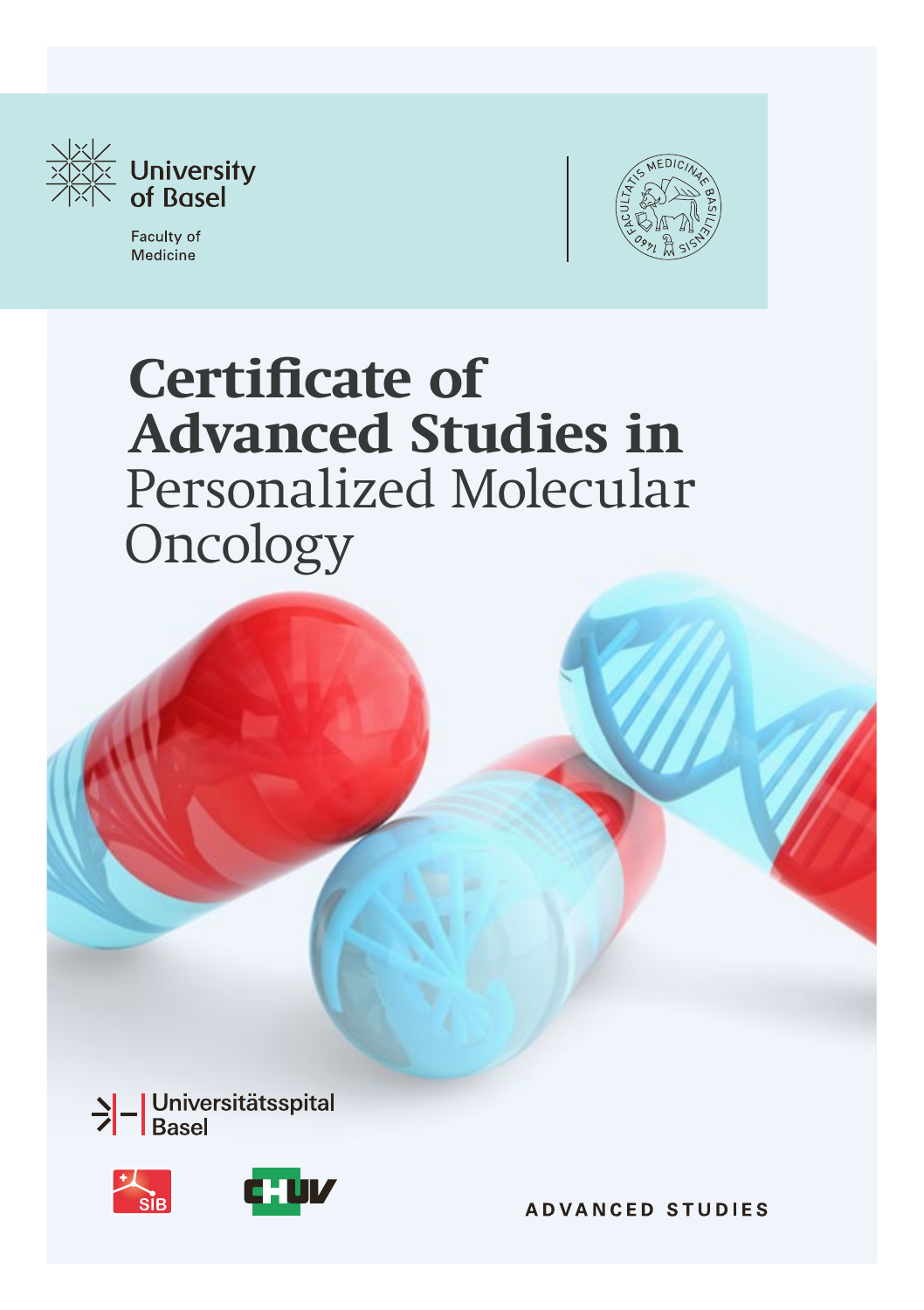# **Certificate of Advanced Studies (CAS) in** Personalized Molecular Oncology

# **Overview**

Cutting-edge technologies, like next-generation-sequencing (NGS), combined with the development of targeted therapies are now revolutionizing clinical practice, thereby bringing new complexity to the field of oncology. The Certificate of Advanced Studies (CAS) in Personalized Molecular Oncology aims at providing a comprehensive and integrative view of the field, by covering all the aspects involved along the pipeline: (i) tumor biology and genetics, (ii) molecular pathology, (iii) clinical bioinformatics, and (iv) clinical oncology.

First of its kind in Switzerland, it will focus on the methodologies used to generate, analyze and interpret patients' molecular profiles, also touching upon the associated technical, regulatory and ethical challenges. As an important outcome, it will establish a common language between the wide range of professionals involved in the personalized oncology process, from biologists, bioinformaticians, pathologists to clinicians, enabling an efficient and better informed use of e.g. genomic data for both routine clinical practice and clinical research. Moreover, it should empower professionals to develop a vision in their own institution, by critically evaluating the potential benefits and limitations of current and future developments in personalized oncology.

The CAS is organized jointly by the University Hospital of Basel, the University Hospital of Lausanne, and the SIB Swiss Institute of Bioinformatics.

| $\sim$ . $\sim$ . The main called the contract $\sim$ . The contract $\sim$ . The main contract of $\sim$ . The main contract of $\sim$ |                            |                                    |
|-----------------------------------------------------------------------------------------------------------------------------------------|----------------------------|------------------------------------|
|                                                                                                                                         | Module title               | Module coordination                |
| <b>Module 1</b>                                                                                                                         | Tumor biology and genetics | <b>CHUV Cancer Genetic</b>         |
| <b>Module 2</b>                                                                                                                         | Molecular pathology        | <b>USB Pathology</b>               |
| Module 3                                                                                                                                | Clinical bioinformatics    | <b>SIB Clinical Bioinformatics</b> |
| Module 4                                                                                                                                | Clinical oncology          | <b>USB Oncology</b>                |
| <b>Mini-thesis</b>                                                                                                                      | Planned in small groups    | Program Board                      |

### **CAS Personalized Molecular Oncology | 10 ECTS | Duration: approx. 10 months**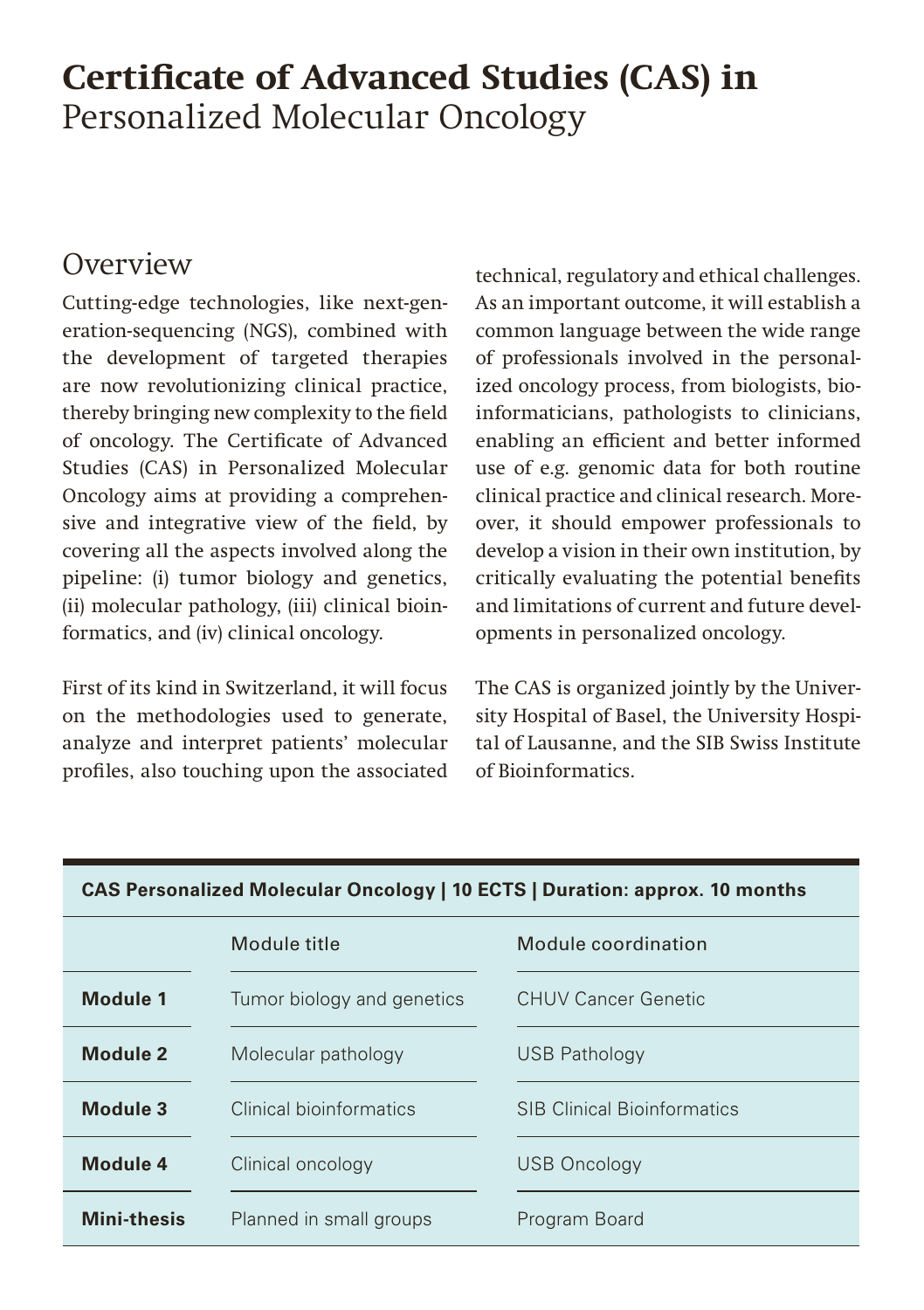### Target audience

The CAS targets a multidisciplinary audience of professionals involved in personalized molecular oncology, including laboratory managers, biologists, bioinformaticians, pathologists, geneticists, clinicians and pharmaceutical company employees. Applicants will be selected on the basis of their CV and demonstrated interest and experience in personalized oncology, and are expected to hold a university degree (MSc or MD).

### Needs

Medical practice is undergoing a revolution around personalized medicine, driven by the development of high-throughput technologies. These technologies produce huge quantities of data, providing an unprecedented level of molecular information, but also raising new challenges for clinicians and clinical laboratory professionals.

In oncology and hemato-oncology, genomic profiles are now increasingly being used, notably for clinicians to prescribe the right drug for the right patient. The process to generate, analyze and interpret genomic data is however complex and calls upon a plurality of skills. There is therefore a need for continuing education in this rapidly evolving field, to ensure that professionals with various backgrounds can communicate and collaborate efficiently to optimize the personalized oncology process, for the benefit of patient care.

In Switzerland, existing continuing education for MDs and clinical laboratory professionals do not cover the multidisciplinary needs for personalized molecular oncology. Thus, we plan on asking credits to Swiss professional societies, to encourage MDs and clinical biologists to attend the CAS as part of their FMH/FAMH continuing education.

Existing bioinformatics curricula also lack the clinical emphasis on diagnosis and do not offer students the possibility to understand the experimental and clinical constrains of the medical realm.

The CAS in Personalized Molecular Oncology will be unique in Switzerland, addressing currently unmet needs and bringing together a multidisciplinary audience.

### Partners

The CAS will be hosted by the Faculty of Medicine of the University of Basel.

It is organized jointly by (i) the University Hospital of Basel, which is the Swiss hospital sequencing the largest number of samples in oncology (~1500/year), (ii) the University Hospital of Lausanne, a major onco-hematology sequencing center in Switzerland, and (iii) the SIB Swiss Institute of Bioinformatics, an internationally recognized leader in bioinformatics.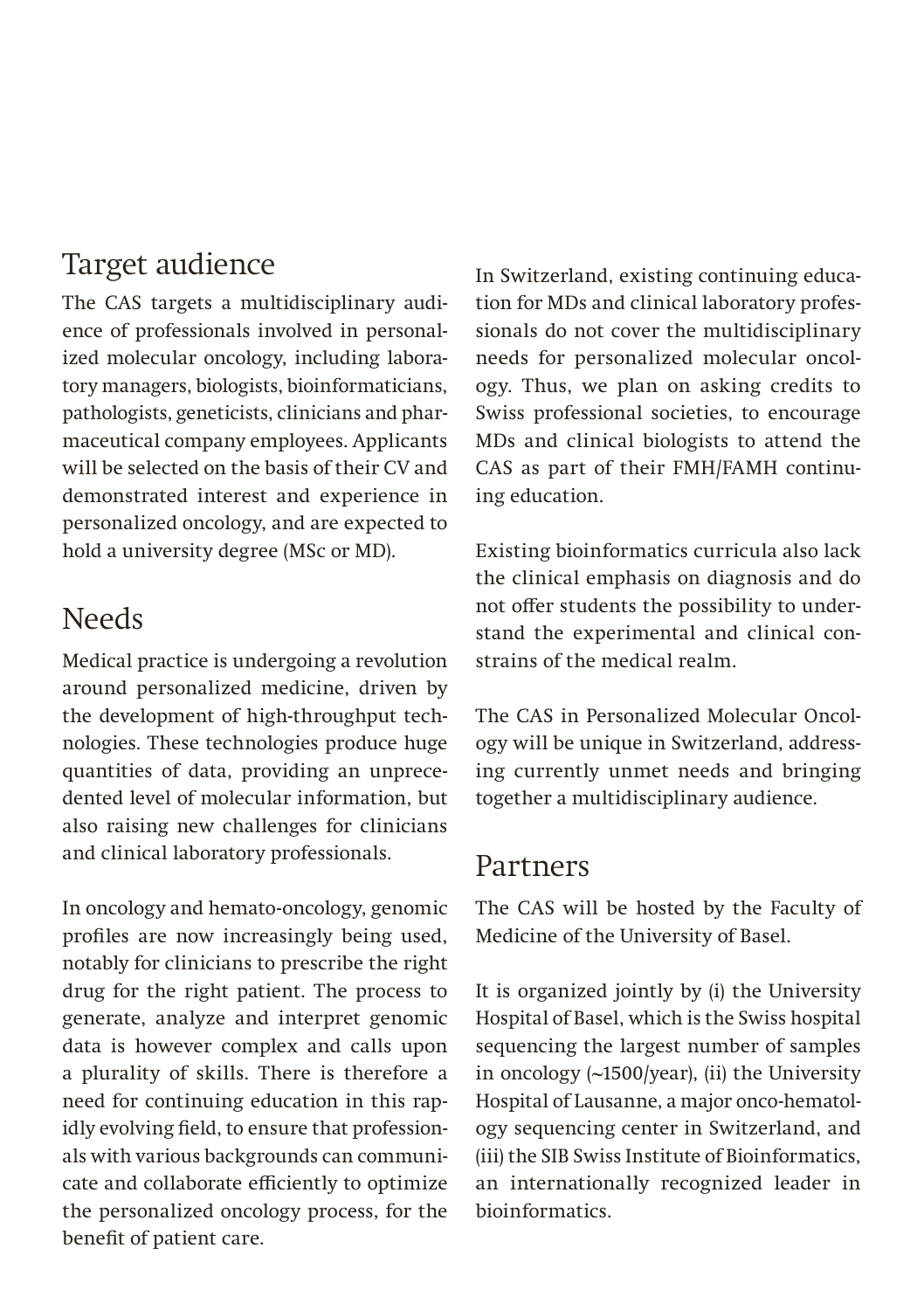# Course program

The whole CAS consists of four modules.

### **Tumor biology and genetics**

#### **Module content**

- 1. Basic cytogenetics and molecular genetics
- 2. Heriditary vs. acquired genetics
- 3. Genetic recombination, DNA damage and repair
- 4. Solid tumors and hematological malignancies
- 5. Genetic predisposition to cancer
- 6. Diagnostic genetic testing
- 7. Tumor cell proliferation
- 8. Clonal evolution & tumor heterogeneity

### **Learning objectives for participants**

- Describe the mechanisms yielding to genetic variation, and be familiar with the various types of genetic variants.
- Distinguish hereditary genetic anomalies from acquired genetic anomalies.
- Discuss the advantages and limitations of different genetic laboratory methodologies for diagnostic testing.
- Demonstrate how to interpret non-hotspot mutations using public databases and taking into account overall genomic aberrations and clonal evolution.
- Be aware of ethical implications of incidental genetic findings.

### **Molecular pathology**

#### **Module content**

- 1. Sample classification and preparation
- 2. Principles of nucleic acids extraction
- 3. Sequencing platforms and setup
- 4. Understanding gene panels
- 5. Internal/ external Quality controls
- 6. Laboratory accreditation
- 7. Reporting genomic variants
- 8. Interpreting a molecular profile

### **Learning objectives for participants**

- Understand the basics (procedures and rules) of an accredited clinical laboratory.
- Gain knowledge about the different types of specimens (e.g. tissue biopsy, cytology, resections).
- Get familiar with all the steps that lead from samples collection to final molecular report generation along with all possible bottlenecks.
- Have an overview about the currently used technological platforms in molecular diagnostics (comparison with the research setting).
- Get familiar with the most common clinically relevant variants along with their interpretation and classification system.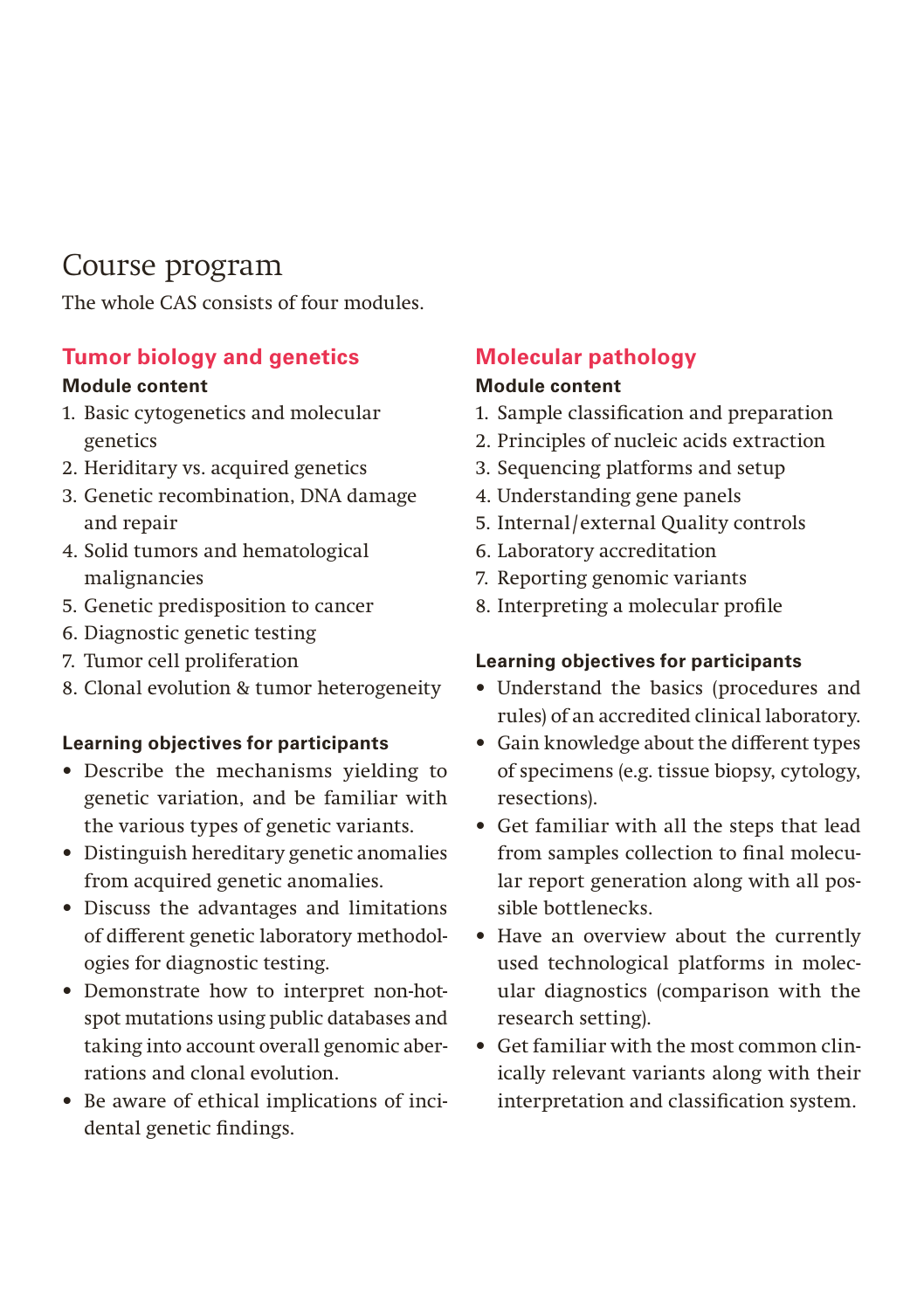### **Clinical bioinformatics**

#### **Module content**

- 1. Data pre-processing
- 2. Read mapping
- 3. Variant calling
- 4. Quality control
- 5. Variant annotation
- 6. Hardware, security, privacy
- 7. Artificial intelligence (AI) basics
- 8. AI current and future applications

### **Learning objectives for participants**

- Communicate efficiently with bioinformaticians.
- Describe a bioinformatics analysis pipeline to call mutations from NGS data.
- Perform quality control at the run, read and variant levels.
- Use off-the-shelf bioinformatics tools to annotate and support the interpretation of variants.
- Consider hardware, security and privacy issues when managing omics data.
- Understand how artificial intelligence contributes to and will further impact personalized oncology.

### **Clinical oncology**

#### **Module content**

- 1. Tumor Physiology
- 2. Tumor Immunology
- 3. Cancer Statistics and Epidemiology
- 4. Prognostic and Predictive Markers
- 5. Targeted Therapies in Clinical Oncology
- 6. Risks /probabilities for the interpretation of genetic results and counseling
- 7. Clinical Trials in Molecular Oncology
- 8. Molecular Tumor Board

#### **Learning objectives for participants**

- Describe main intracellular signaling pathways in solid tumors and molecular aberrations hampering this signaling.
- Get detailed knowledge of immunological mechanisms and how these may be used to optimize therapeutic approaches.
- Get a basic understanding of the principles underlying the design and analysis of clinical trials in oncology.
- Understand the importance of predictive markers in molecular oncology.
- Get familiar with the most frequent molecular aberrations in solid tumors and routinely used targeted therapies.
- Learn about genetic counseling and its implications for patients and families.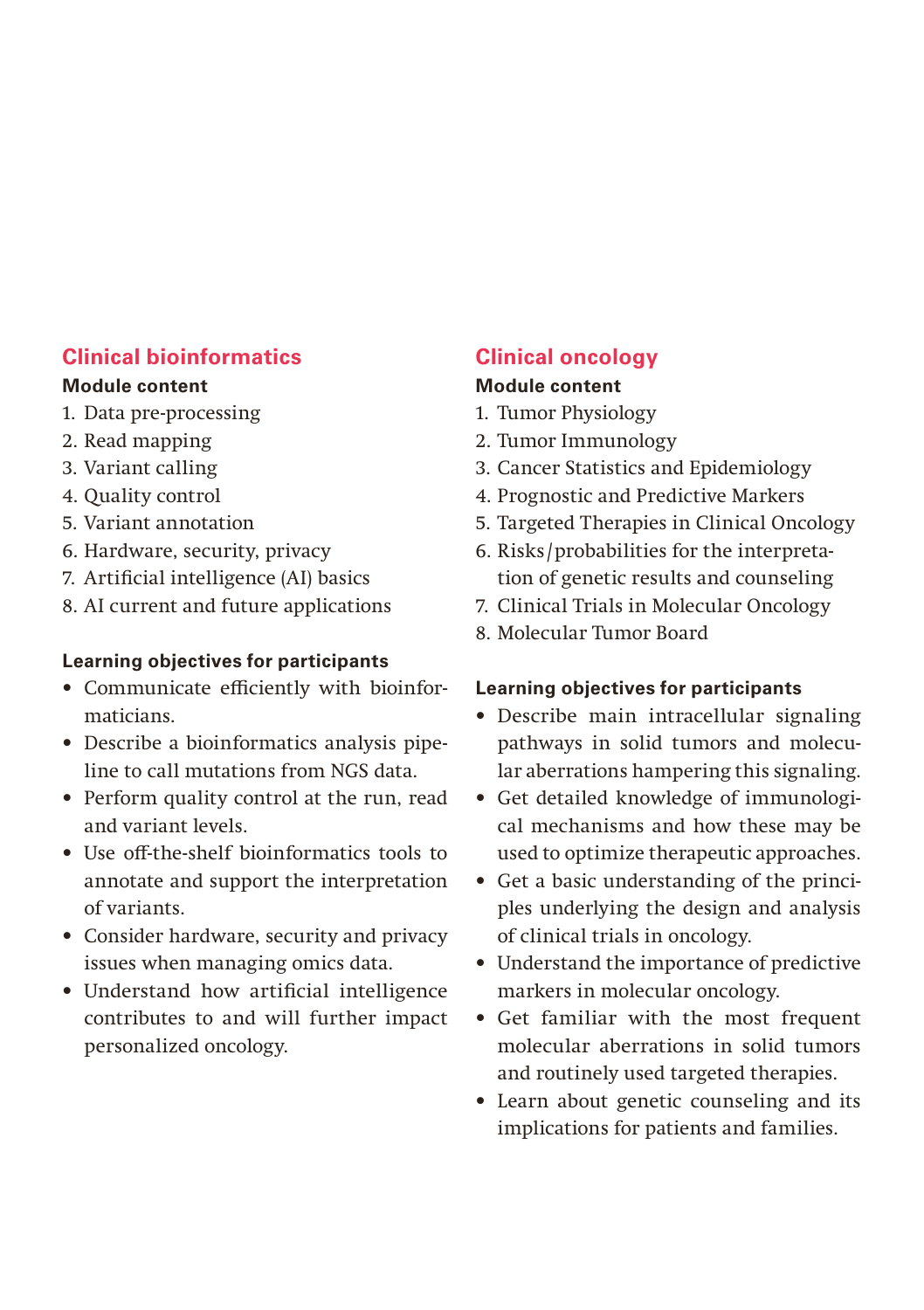### Program structure

The program consists of 4 modules of 4 days each. Each module is interactive, with lectures alternating with hands-on sessions, group discussions, on-site lab visits, in addition to home assignments.

Acquired competencies are evaluated with an exam at the end of each module. In addition, students complete a mini-thesis on a study case in small multi-disciplinary groups. Altogether, completion of the program is awarded 10 ECTS. Previous experience may also be recognized.

Participants attending only one module receive a short course certificate with 2 ECTS, provided they pass the exam of the module.

# Quality assurance

Quality is assured on the student's side with an anonymous online questionnaire of about 20 questions, covering content, organization, teaching & interaction, relevance and satisfaction. This questionnaire is sent after the end of each module. Participants are also asked if they agree to answer a long-term feedback form, to assess the impact of the program on their career.

An online questionnaire is also sent to teachers after their respective module, covering organization, level and participation of the students.

The results of the questionnaires are communicated to the module coordinators and discussed with the Program Board before the start of every new session, thereby ensuring that content and format can be adjusted in due time as needed.

# Course fee

Fee for attending the whole CAS: CHF 6'000 Fee for attending a single module: CHF 2'000 These fees include course materials, lab visits, and exams.

# Program Board

### **Tumor biology and genetics**

**Prof. Dr. Jacqueline Schoumans Pouw** FAMH specialist in medical genetics Director of Cancer Genetic Unit Clinical Hematology Service / Laboratory Department, University Hospital Lausanne

# **Molecular pathology**

### **Prof. Luigi Terracciano**

Head of Molecular Pathology Unit Institute of Medical Genetics and Pathology, University Hospital Basel

### **Dr. Luca Quagliata**

Head of R&D Unit Institute of Medical Genetics and Pathology, University Hospital Basel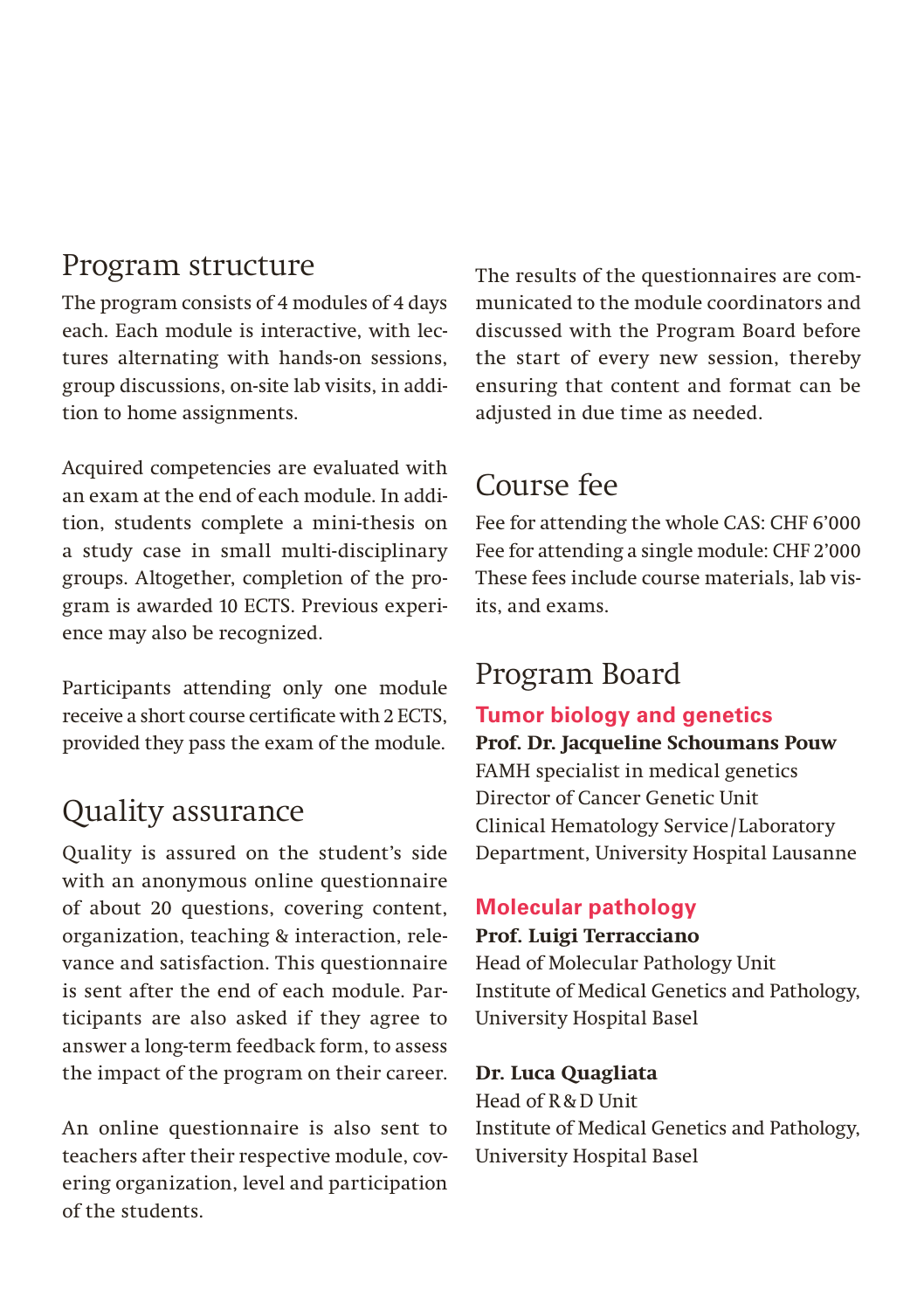#### **PD Dr. Christian Ruiz**

Head of Research Unit, Head of Laboratory Department Institute of Medical Genetics and Pathology, University Hospital Basel

#### **Clinical bioinformatics**

#### **Dr. Aitana Lebrand**

*CAS Program Coordinator* Project Manager in Clinical Bioinformatics SIB Swiss Institute of Bioinformatics

#### **Dr. Grégoire Rossier**

Project Manager in Training SIB Swiss Institute of Bioinformatics

### **Clinical oncology**

#### **PD Dr. Andreas Wicki**

Senior Consultant in Oncology Deputy Head of Center for neuro-endocrine and endocrine tumors, Head of Phase 1 Oncology Unit, Co-Chair of the Network Molecular Tumor Therapy, Tumor Center and Medical Oncology, University Hospital Basel

### **PD Dr. Sacha Rothschild**

*CAS Director of Studies*

Senior Consultant in Oncology, Head of Center for lung tumors, Co-Chair of the Network Molecular Tumor Therapy, Tumor Center and Medical Oncology, University Hospital Basel

# Dates & Venue

Each session of the CAS begins in the fall and lasts approximately 10 months. Each module consists of 4 days of presential teaching, over two Friday-Saturday sessions. Exact dates are communicated on the website in December for the following year.

Modules take place in Lausanne (modules 1, 3) and Basel (modules 2, 4).

Registrations open in February. Selected applications are confirmed in the summer before the start of the CAS.

# CAS Website

[pmo.unibas.ch](http://pmo.unibas.ch)

### Sponsors

We are grateful to our sponsors for their unrestricted educational grants: